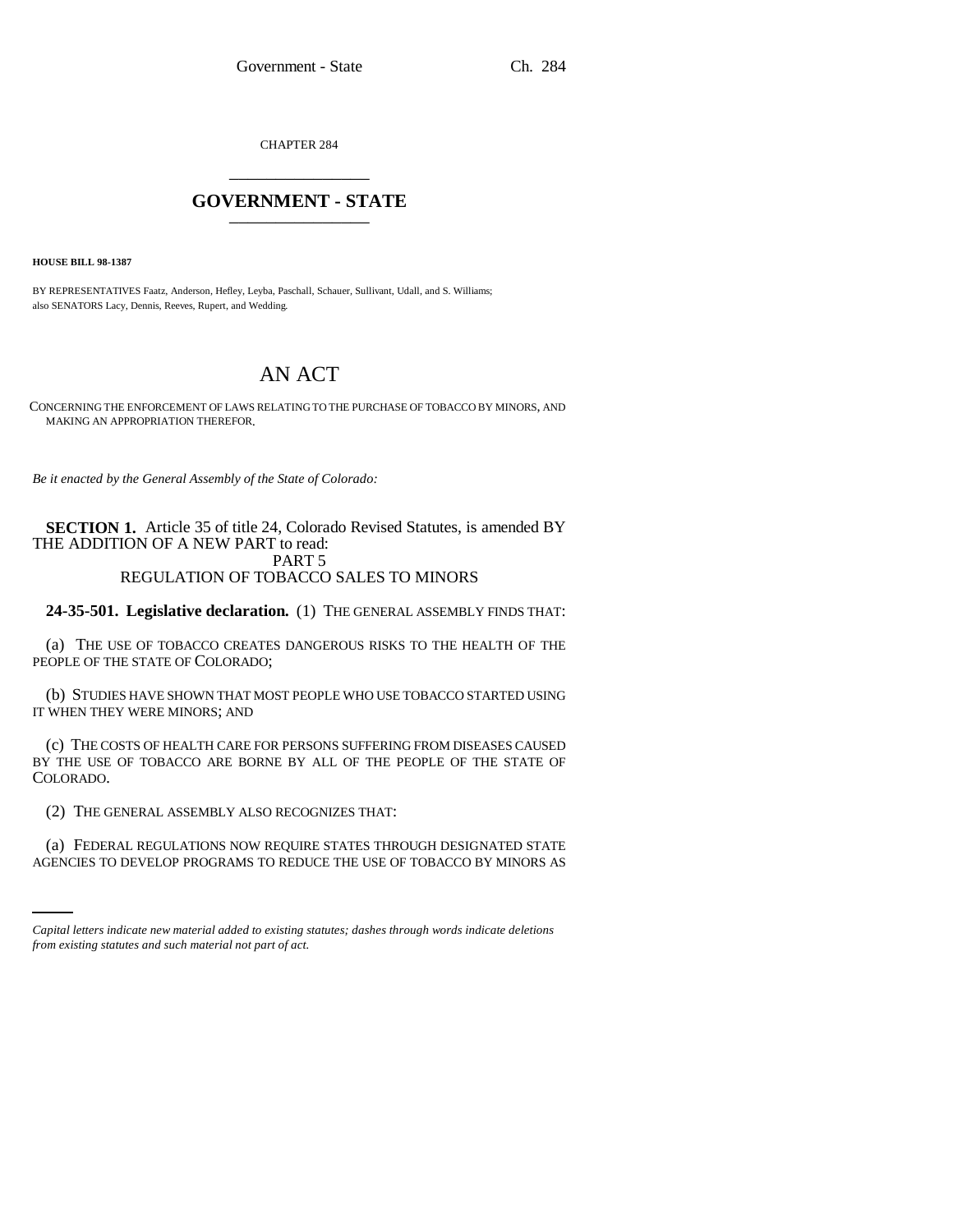DEMONSTRATED BY RANDOM INSPECTION OF BUSINESSES THAT SELL TOBACCO AT RETAIL;

(b) AS OF JANUARY 1, 1998, THERE IS NO STATE AGENCY SPECIFICALLY ASSIGNED THE RESPONSIBILITY OF ENFORCING THE STATUTES OF THE STATE OF COLORADO PROHIBITING THE SALE OF TOBACCO TO MINORS OR COORDINATING THE INSPECTION OF BUSINESSES THAT SELL TOBACCO;

(c) THE LIQUOR ENFORCEMENT DIVISION OF THE DEPARTMENT OF REVENUE HAS EXPERIENCE IN ENFORCING LAWS RELATING TO THE SALE OF LIQUOR TO MINORS; AND

(d) THE LIQUOR ENFORCEMENT DIVISION WOULD BE THE MOST COST-EFFECTIVE STATE AGENCY TO ENFORCE STATE LAWS RELATING TO THE SALE OF TOBACCO TO MINORS.

**24-35-502. Definitions.** AS USED IN THIS PART 5, UNLESS THE CONTEXT OTHERWISE REQUIRES:

(1) "DEPARTMENT" MEANS THE DEPARTMENT OF REVENUE.

(2) "DIVISION" MEANS THE DIVISION OF LIQUOR ENFORCEMENT WITHIN THE DEPARTMENT.

(3) "HEARING OFFICER" MEANS A PERSON DESIGNATED BY THE EXECUTIVE DIRECTOR OF THE DEPARTMENT TO CONDUCT HEARINGS HELD PURSUANT TO SECTION 24-35-505.

(4) "MINOR" MEANS A PERSON UNDER EIGHTEEN YEARS OF AGE.

(5) "RETAILER" MEANS A BUSINESS OF ANY KIND AT A SPECIFIC LOCATION THAT SELLS CIGARETTES OR TOBACCO PRODUCTS TO A USER OR CONSUMER.

(6) "TOBACCO PRODUCTS" HAS THE SAME MEANING AS PROVIDED IN SECTION 39-28.5-101 (5), C.R.S.

**24-35-503. Sale of cigarettes or tobacco products to minors or in vending machines prohibited - warning sign.** (1) NO RETAILER SHALL SELL OR PERMIT THE SALE OF CIGARETTES OR TOBACCO PRODUCTS TO A MINOR; EXCEPT THAT IT SHALL NOT BE A VIOLATION IF THE RETAILER ESTABLISHES THAT THE PERSON SELLING THE CIGARETTE OR TOBACCO PRODUCT WAS PRESENTED WITH AND REASONABLY RELIED UPON A PHOTOGRAPHIC IDENTIFICATION THAT IDENTIFIED THE PERSON PURCHASING THE CIGARETTE OR TOBACCO PRODUCT AS BEING EIGHTEEN YEARS OF AGE OR OLDER.

(2) NO RETAILER SHALL SELL OR OFFER TO SELL ANY CIGARETTES OR TOBACCO PRODUCTS BY USE OF A VENDING MACHINE OR OTHER COIN-OPERATED MACHINE; EXCEPT THAT CIGARETTES MAY BE SOLD AT RETAIL THROUGH VENDING MACHINES ONLY IN:

(a) FACTORIES, BUSINESSES, OFFICES, OR OTHER PLACES NOT OPEN TO THE GENERAL PUBLIC;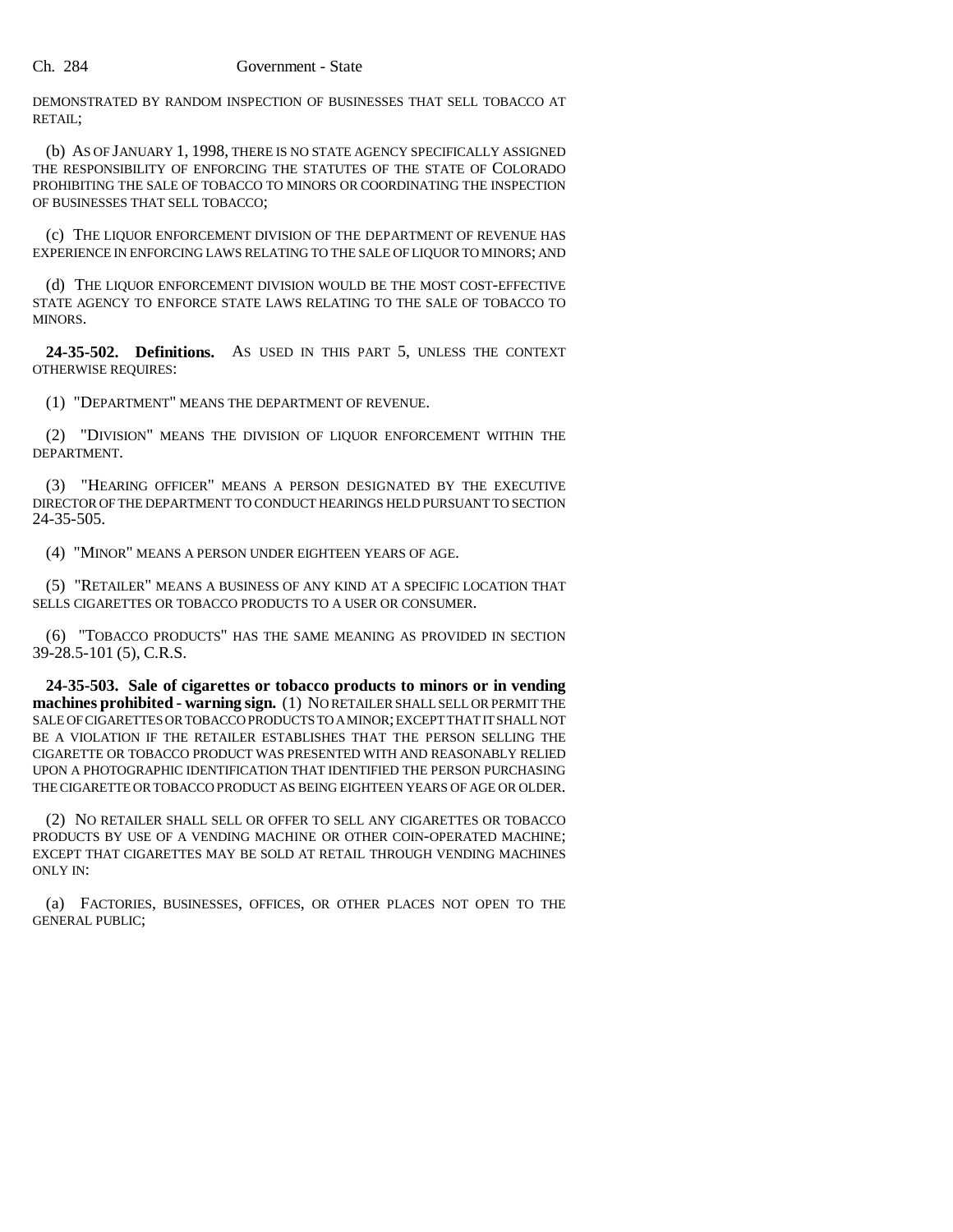(b) PLACES TO WHICH MINORS ARE NOT PERMITTED ACCESS; OR

(c) ESTABLISHMENTS WHERE THE VENDING MACHINE DISPENSES CIGARETTES THROUGH THE OPERATION OF A DEVICE THAT ENABLES AN ADULT EMPLOYEE OF THE ESTABLISHMENT TO PREVENT THE DISPENSING OF CIGARETTES TO MINORS.

(3) ANY PERSON WHO SELLS OR OFFERS TO SELL ANY CIGARETTES OR TOBACCO PRODUCTS SHALL DISPLAY A WARNING SIGN, AS SPECIFIED IN THIS SUBSECTION (3). THE WARNING SIGN SHALL BE DISPLAYED IN A PROMINENT PLACE IN THE BUILDING AND ON ANY VENDING OR COIN-OPERATED MACHINE AT ALL TIMES, SHALL HAVE A MINIMUM HEIGHT OF THREE INCHES AND A WIDTH OF SIX INCHES, AND SHALL READ AS FOLLOWS:

#### WARNING

#### IT IS ILLEGAL FOR ANY PERSON UNDER EIGHTEEN YEARS OF AGE TO PURCHASE OR ATTEMPT TO PURCHASE CIGARETTES OR TOBACCO PRODUCTS AND, UPON CONVICTION, A \$100.00 FINE MAY BE IMPOSED.

**24-35-504. Enforcement authority - designation of agency - coordination**  sharing of information. (1) THE DIVISION SHALL HAVE THE POWER TO ENFORCE ALL STATE STATUTES RELATING TO THE PROHIBITION OF THE SALE OF CIGARETTES AND TOBACCO PRODUCTS TO MINORS. THE DIVISION IS DESIGNATED AS THE LEAD STATE AGENCY FOR THE ENFORCEMENT OF STATE STATUTES IN COMPLIANCE WITH FEDERAL LAWS RELATING TO THE PROHIBITION OF THE SALE OF CIGARETTES AND TOBACCO PRODUCTS TO MINORS.

(2) THE DIVISION SHALL COORDINATE THE ENFORCEMENT OF STATE LAWS RELATING TO THE PROHIBITION OF THE SALE OF CIGARETTES AND TOBACCO PRODUCTS TO MINORS BY MULTIPLE STATE AGENCIES TO AVOID DUPLICATIVE INSPECTIONS OF THE SAME RETAILER BY MULTIPLE STATE AGENCIES.

(3) THE DIVISION SHALL WORK WITH THE DEPARTMENT OF HUMAN SERVICES AND THE DEPARTMENT OF PUBLIC HEALTH AND ENVIRONMENT TO ENSURE COMPLIANCE WITH FEDERAL REGULATIONS FOR CONTINUED RECEIPT OF ALL FEDERAL FUNDS CONTINGENT UPON COMPLIANCE WITH LAWS RELATED TO THE PROHIBITION OF THE SALE OF CIGARETTES AND TOBACCO PRODUCTS TO MINORS.

(4) IN ORDER TO ENFORCE LAWS RELATING TO THE PROHIBITION OF THE SALE OF CIGARETTES AND TOBACCO PRODUCTS TO PERSONS UNDER EIGHTEEN YEARS OF AGE, THE DEPARTMENT OF REVENUE IS AUTHORIZED TO SHARE INFORMATION ON THE IDENTIFICATION AND ADDRESS OF RETAILERS THAT SELL CIGARETTES AND TOBACCO PRODUCTS WITH ANY STATE AGENCY RESPONSIBLE FOR THE ENFORCEMENT OF LAWS RELATING TO THE PROHIBITION OF THE SALE OF CIGARETTES AND TOBACCO PRODUCTS TO MINORS.

**24-35-505. Hearings.** (1) SUBJECT TO THE LIMITATIONS CONTAINED IN SECTION 24-35-506, THE DIVISION, ON ITS OWN MOTION OR ON A COMPLAINT FROM ANOTHER GOVERNMENTAL AGENCY RESPONSIBLE FOR THE ENFORCEMENT OF LAWS RELATING TO THE PROHIBITION OF THE SALE OF CIGARETTES AND TOBACCO PRODUCTS TO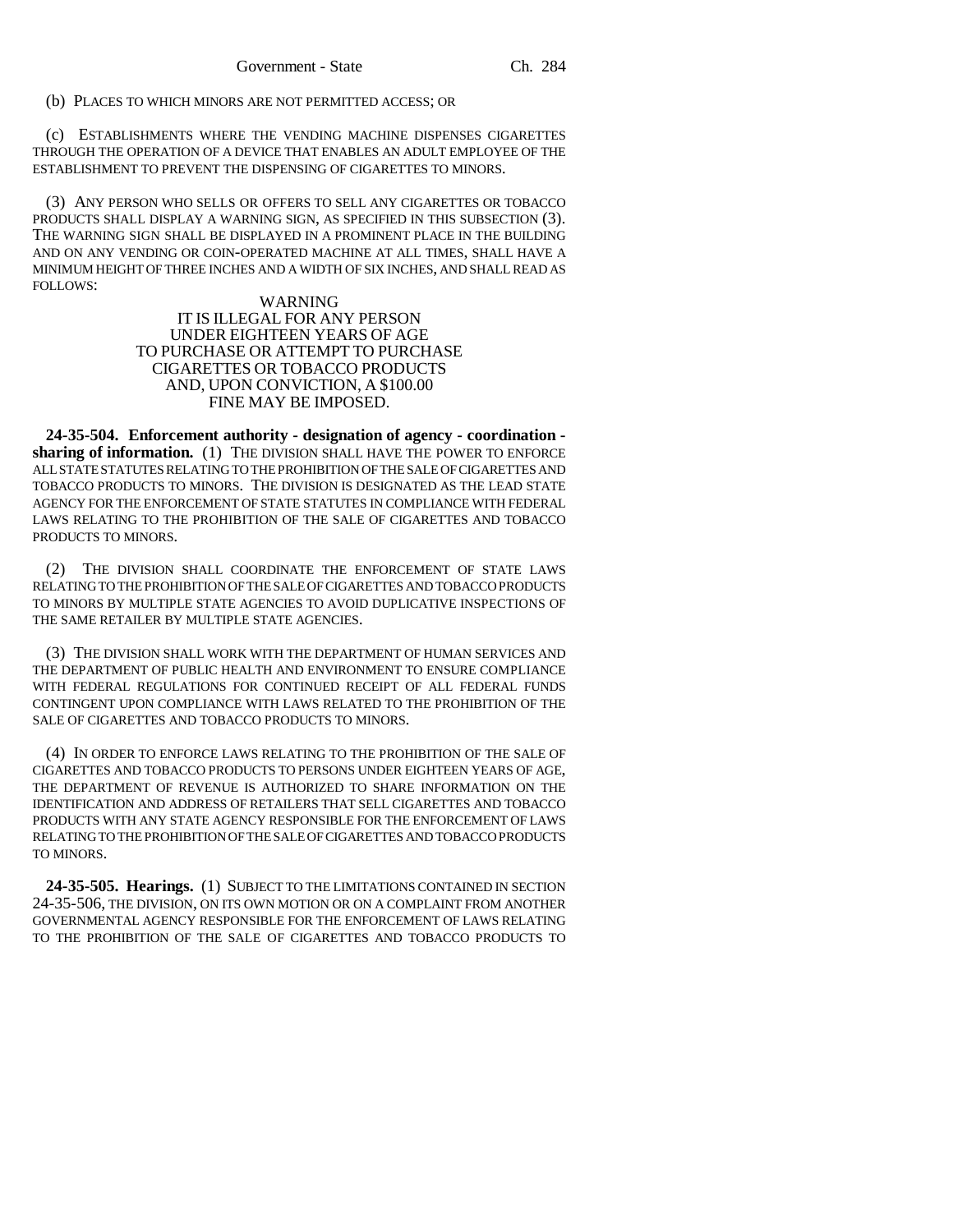MINORS, SHALL HAVE THE POWER TO PENALIZE RETAILERS FOR VIOLATIONS OF SECTION 24-35-503.

(2) (a) A RETAILER ACCUSED OF VIOLATING SECTION 24-35-503 SHALL BE ENTITLED TO WRITTEN NOTICE OF THE TIME AND PLACE OF THE HEARING PERSONALLY DELIVERED TO THE RETAILER AT THE ACTUAL RETAIL LOCATION OR MAILED TO THE RETAILER AT THE LAST KNOWN ADDRESS AS SHOWN BY THE RECORDS OF THE DEPARTMENT. THE RETAILER IS ALSO ENTITLED TO BE REPRESENTED BY COUNSEL, TO PRESENT EVIDENCE, AND TO CROSS-EXAMINE WITNESSES.

(b) A RETAILER THAT DOES NOT CLAIM AN AFFIRMATIVE DEFENSE PURSUANT TO SECTION 24-35-506 (2) MAY WAIVE THEIR RIGHT TO A HEARING AND PAY THE APPROPRIATE FINE.

(3) A HEARING PURSUANT TO THIS SECTION SHALL BE CONDUCTED AT A LOCATION DESIGNATED BY THE DIVISION BEFORE A HEARING OFFICER. THE HEARING OFFICER SHALL HAVE THE POWER TO ADMINISTER OATHS AND ISSUE SUBPOENAS TO REQUIRE THE PRESENCE OF PERSONS AND THE PRODUCTION OF DOCUMENTS RELATING TO ANY ALLEGED VIOLATION OF SECTION 24-35-503.

(4) IF THE HEARING OFFICER FINDS, BY A PREPONDERANCE OF THE EVIDENCE, THAT THE RETAILER VIOLATED SECTION 24-35-503, THE HEARING OFFICER MAY ISSUE A WRITTEN ORDER OR LEVY A FINE AGAINST THE RETAILER, SUBJECT TO THE PROVISIONS OF SECTION 24-35-506.

(5) THE FINDINGS OF THE HEARING OFFICER SHALL BE A FINAL AGENCY ORDER. ANY APPEAL OF THE DECISION OF THE HEARING OFFICER SHALL BE FILED WITH THE COLORADO COURT OF APPEALS PURSUANT TO SECTION 24-4-106 (11).

(6) ANY UNPAID FINE LEVIED PURSUANT TO THIS SECTION TOGETHER WITH REASONABLE ATTORNEY FEES MAY BE COLLECTED IN A CIVIL ACTION FILED BY THE ATTORNEY GENERAL.

(7) ANY FINES COLLECTED FOR VIOLATIONS OF SECTION 24-35-503 SHALL BE FORWARDED TO THE STATE TREASURER WHO SHALL CREDIT THE SAME TO THE TOBACCO USE PREVENTION FUND CREATED IN SECTION 24-35-507.

**24-35-506. Limitation on fines.** (1) FOR A VIOLATION OF SECTION 24-35-503 (1), THE PENALTY SHALL BE AS FOLLOWS:

(a) A WRITTEN WARNING FOR A FIRST VIOLATION COMMITTED WITHIN A TWELVE-MONTH PERIOD;

(b) A FINE OF TWO HUNDRED FIFTY DOLLARS FOR A SECOND VIOLATION WITHIN A TWELVE-MONTH PERIOD;

(c) A FINE OF FIVE HUNDRED DOLLARS FOR A THIRD VIOLATION WITHIN A TWELVE-MONTH PERIOD;

(d) A FINE OF ONE THOUSAND DOLLARS FOR A FOURTH VIOLATION WITHIN A TWELVE-MONTH PERIOD; AND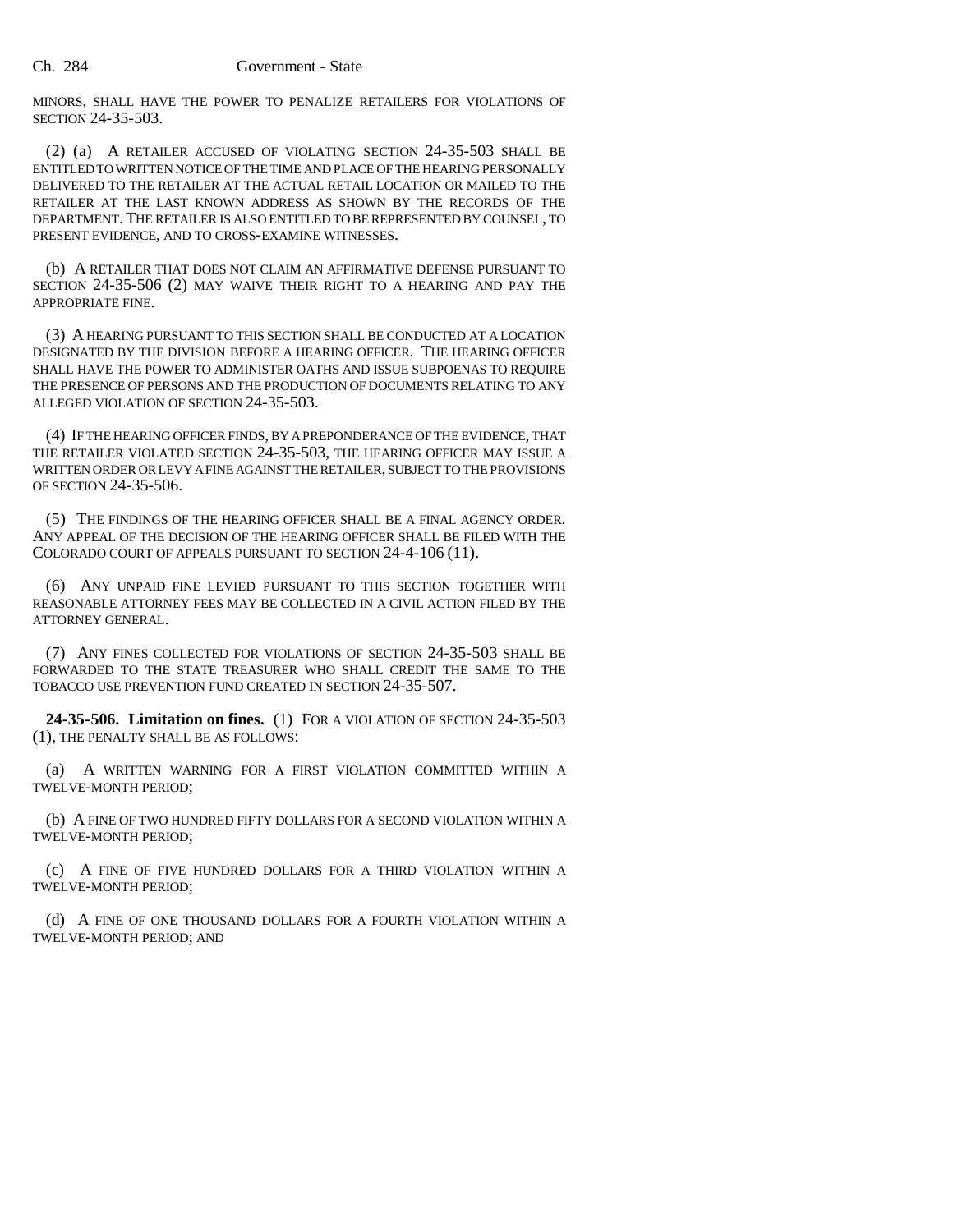(e) A FINE OF BETWEEN ONE THOUSAND DOLLARS AND FIFTEEN THOUSAND DOLLARS FOR A FIFTH OR SUBSEQUENT VIOLATION WITHIN A TWELVE-MONTH PERIOD.

(2) NOTWITHSTANDING THE PROVISIONS OF SUBSECTION (1) OF THIS SECTION, NO FINE FOR A VIOLATION OF SECTION 24-35-503 (1) SHALL BE IMPOSED UPON A RETAILER THAT CAN ESTABLISH AN AFFIRMATIVE DEFENSE TO THE SATISFACTION OF THE DIVISION OR THE HEARING OFFICER THAT, PRIOR TO THE DATE OF THE VIOLATION, IT:

(a) HAD ADOPTED AND ENFORCED A WRITTEN POLICY AGAINST SELLING CIGARETTES OR TOBACCO PRODUCTS TO PERSONS UNDER THE AGE OF EIGHTEEN YEARS:

(b) HAD INFORMED ITS EMPLOYEES OF THE APPLICABLE LAWS REGARDING THE SALE OF CIGARETTES AND TOBACCO PRODUCTS TO PERSONS UNDER THE AGE OF EIGHTEEN YEARS;

(c) REQUIRED EMPLOYEES TO VERIFY THE AGE OF CIGARETTE OR TOBACCO PRODUCT CUSTOMERS BY WAY OF PHOTOGRAPHIC IDENTIFICATION; AND

(d) HAD ESTABLISHED AND IMPOSED DISCIPLINARY SANCTIONS FOR NONCOMPLIANCE.

(3) THE AFFIRMATIVE DEFENSE ESTABLISHED IN SUBSECTION (2) OF THIS SECTION MAY BE USED BY A RETAILER ONLY TWICE AT EACH LOCATION WITHIN ANY TWELVE-MONTH PERIOD.

(4) FOR A VIOLATION OF SECTION 24-35-503 (2) OR (3), THE PENALTY SHALL BE AS FOLLOWS:

(a) A WRITTEN WARNING FOR A FIRST VIOLATION COMMITTED WITHIN A TWELVE-MONTH PERIOD;

(b) A FINE OF FIFTY DOLLARS FOR A SECOND VIOLATION WITHIN A TWELVE-MONTH PERIOD;

(c) A FINE OF ONE HUNDRED DOLLARS FOR A THIRD VIOLATION WITHIN A TWELVE-MONTH PERIOD;

(d) A FINE OF TWO HUNDRED FIFTY DOLLARS FOR A FOURTH VIOLATION WITHIN A TWELVE-MONTH PERIOD; AND

(e) A FINE OF BETWEEN TWO HUNDRED FIFTY DOLLARS AND ONE THOUSAND DOLLARS FOR A FIFTH OR SUBSEQUENT VIOLATION WITHIN A TWELVE-MONTH PERIOD.

**24-35-507. Tobacco use prevention fund - grants.** (1) THERE IS HEREBY CREATED IN THE STATE TREASURY THE TOBACCO USE PREVENTION FUND, REFERRED TO IN THIS SECTION AS THE "FUND". MONEYS IN THE FUND SHALL BE SUBJECT TO ANNUAL APPROPRIATION BY THE GENERAL ASSEMBLY. ANY INTEREST DERIVED FROM THE DEPOSIT AND INVESTMENT OF MONEYS IN THE FUND SHALL BE CREDITED TO THE FUND. ANY UNEXPENDED OR UNENCUMBERED MONEYS REMAINING IN THE FUND AT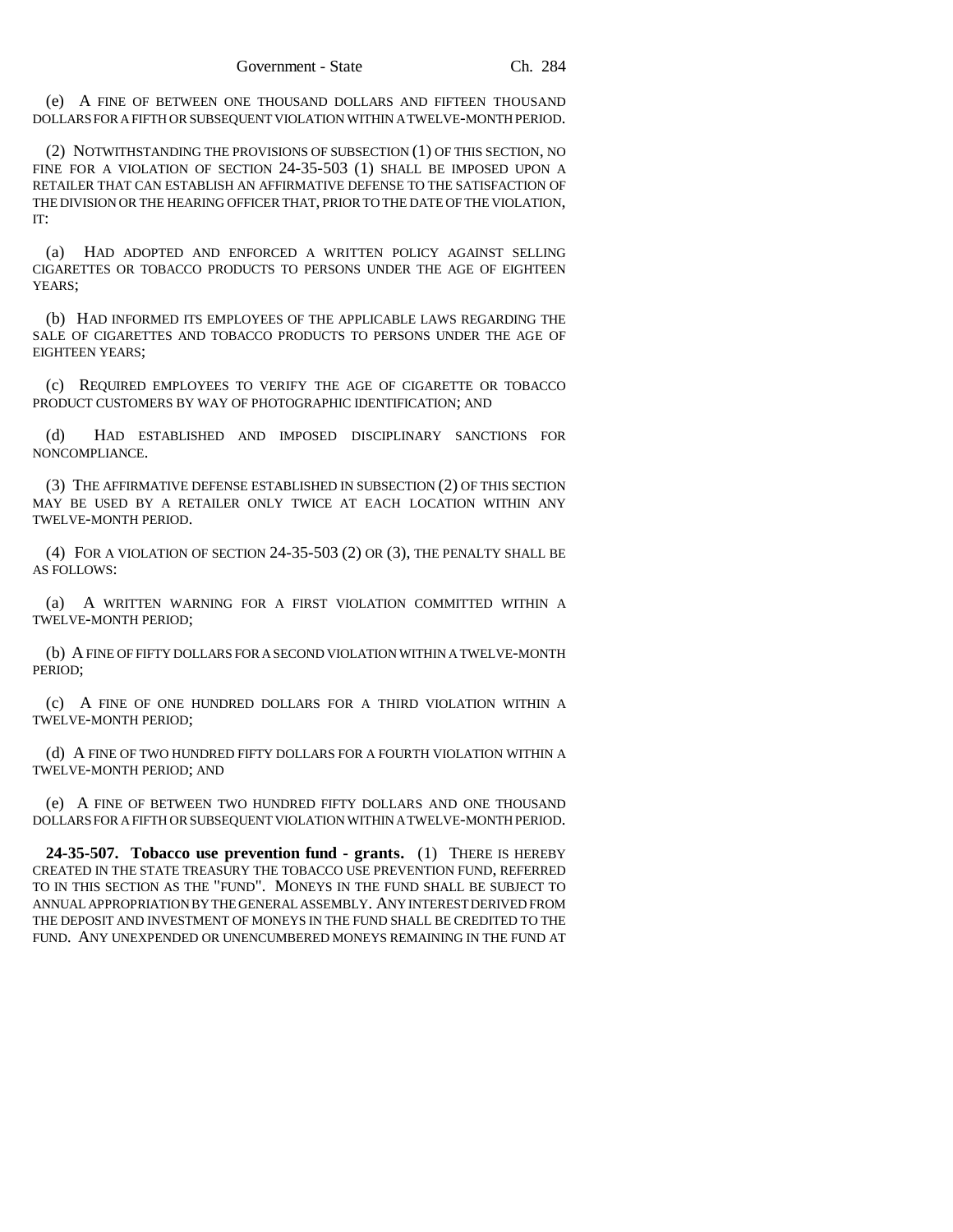#### Ch. 284 Government - State

THE END OF ANY FISCAL YEAR SHALL REMAIN IN THE FUND AND SHALL NOT REVERT OR BE TRANSFERRED TO THE GENERAL FUND OR ANY OTHER FUND OF THE STATE.

(2) SUBJECT TO ANNUAL APPROPRIATIONS BY THE GENERAL ASSEMBLY, THE DEPARTMENT OF HUMAN SERVICES MAY MAKE GRANTS FROM THE FUND TO PROGRAMS DESIGNED TO DEVELOP TRAINING MATERIALS FOR RETAILERS RELATED TO THE PROHIBITION OF THE SALE OF CIGARETTES AND TOBACCO PRODUCTS TO MINORS OR TO PROGRAMS DESIGNED TO PREVENT THE USE OF CIGARETTES AND TOBACCO PRODUCTS BY MINORS.

**24-35-508. Repeal.** THIS PART 5 IS REPEALED, EFFECTIVE JULY 1, 2001.

**SECTION 2.** 18-13-121 (2) and (4), Colorado Revised Statutes, are amended to read:

**18-13-121. Furnishing cigarettes or tobacco products to minors - sale of cigarettes or tobacco products in vending machines prohibited - warning sign.** (2) (a) Any person who is under eighteen years of age and who purchases OR ATTEMPTS TO PURCHASE any cigarettes or tobacco products, as defined in section 39-28.5-101 (5), C.R.S., commits a class 2 petty offense, and, upon conviction thereof, shall be punished by a fine of fifty ONE HUNDRED dollars, or the court shall allow such person to perform community service and be granted credit against the fine and court costs at the rate of five dollars for each hour of work performed.

(b) IT SHALL NOT BE AN OFFENSE UNDER PARAGRAPH (a) OF THIS SUBSECTION (2) IF THE PERSON UNDER EIGHTEEN YEARS OF AGE WAS ACTING AT THE DIRECTION OF AN EMPLOYEE OF A GOVERNMENTAL AGENCY AUTHORIZED TO ENFORCE OR ENSURE COMPLIANCE WITH LAWS RELATING TO THE PROHIBITION OF THE SALE OF CIGARETTES AND TOBACCO PRODUCTS TO MINORS.

 $(4)$  (a) Any person who sells or offers to sell any cigarettes or tobacco products, as defined in section 39-28.5-101 (5), C.R.S., by use of a vending machine or other coin-operated machine commits a class 2 petty offense, and, upon conviction thereof, shall be punished by a fine of two hundred dollars; except that cigarettes may be sold at retail through vending machines only in:

(I) Factories, businesses, offices, or other places not open to the general public;

(II) Places to which persons under the age of eighteen years are not permitted access; or

(III) Establishments where the vending machine dispenses cigarettes through the operation of a device that enables an adult employee of the establishment to prevent the dispensing of cigarettes to minors.

(b) Any person who sells or offers to sell any cigarettes or tobacco products shall display a warning sign, as specified in this paragraph (b). Any person who fails to display said warning sign commits a class 2 petty offense, and, upon conviction thereof, shall be punished by a fine of two hundred dollars. Said warning sign shall be displayed in a prominent place in the building and on such machine at all times and shall have a minimum height of three inches and a width of six inches, and shall read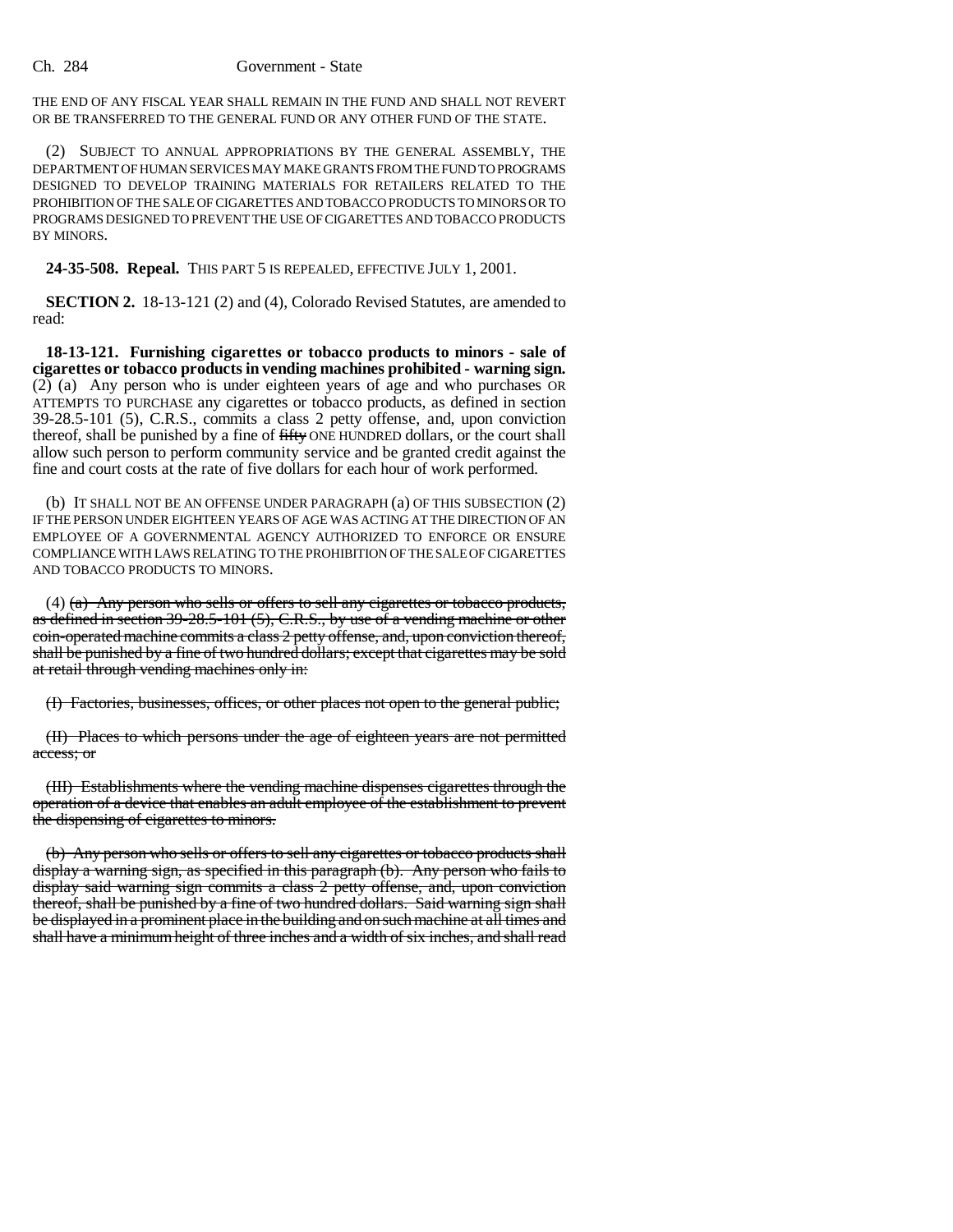as follows:

### WARNING IT IS ILLEGAL FOR ANY PERSON UNDER EIGHTEEN YEARS OF AGE TO PURCHASE CIGARETTES AND TOBACCO PRODUCTS AND, UPON CONVICTION, A \$50.00 FINE MAY BE IMPOSED.

Any violation of the provisions of this paragraph (b) shall not constitute a violation of any other provisions of this section.

**SECTION 3.** 18-1-901 (3) (1) (III), Colorado Revised Statutes, is amended to read:

**18-1-901. Definitions.** (3) (l) (III) "Peace officer, level II," means an inspector of the state licensing authority under the "Colorado Beer Code" or the liquor enforcement division under section 12-47-904, C.R.S. OR PART 5 OF ARTICLE 35 OF TITLE 24, C.R.S.; an authorized investigator of the state lottery division pursuant to section 24-35-205 (3) or 24-35-206 (7), C.R.S.; any authorized investigator and the director of the division of gaming and the executive director of the department of revenue pursuant to section 12-47.1-204, C.R.S.; any fire arson investigator appointed by the chief of any fire department and approved by the sheriff or the chief of police of the jurisdiction in which such fire arson investigator performs duties; any officer, guard, or supervisory employee within the department of corrections, except any investigator employed by the department of corrections; a security guard employed by the state of Colorado; a security officer as defined in section 24-7-101, C.R.S.; a district wildlife manager, special district wildlife manager, or parks and recreation officer defined as a peace officer pursuant to section 33-1-102, C.R.S., and acting under the authority of a peace officer pursuant to sections 33-6-101 and 33-15-101, C.R.S.; an investigator for the division of racing events and the investigator's supervisors, including the director of the division of racing events pursuant to section 12-60-203, C.R.S., or a railroad employee defined as a peace officer pursuant to section 40-32-104.5, C.R.S., who shall have access to Colorado bureau of investigation fugitive and stolen property records. "Peace officer, level II," has the authority to enforce all the laws of the state of Colorado while acting within the scope of his authority and in the performance of his duties, and section 18-1-106 (1.5) and section 18-3-107 shall apply to "peace officer, level II".

**SECTION 4.** 13-4-102 (2), Colorado Revised Statutes, is amended BY THE ADDITION OF A NEW PARAGRAPH to read:

**13-4-102. Jurisdiction.** (2) The court of appeals shall have initial jurisdiction to:

(gg) REVIEW FINAL ACTIONS AND ORDERS APPROPRIATE FOR JUDICIAL REVIEW OF THE DEPARTMENT OF REVENUE RELATING TO PENALTIES FOR VIOLATIONS OF STATUTES RELATING TO THE SALE OF CIGARETTES AND TOBACCO PRODUCTS TO MINORS PURSUANT TO SECTION 24-35-505 (5), C.R.S.

**SECTION 5. Appropriations.** (1) In addition to any other appropriation, there is hereby appropriated, out of any moneys in the general fund not otherwise appropriated, to the department of revenue, liquor enforcement division, for the fiscal year beginning July 1, 1998, the sum of one hundred forty thousand eight hundred six